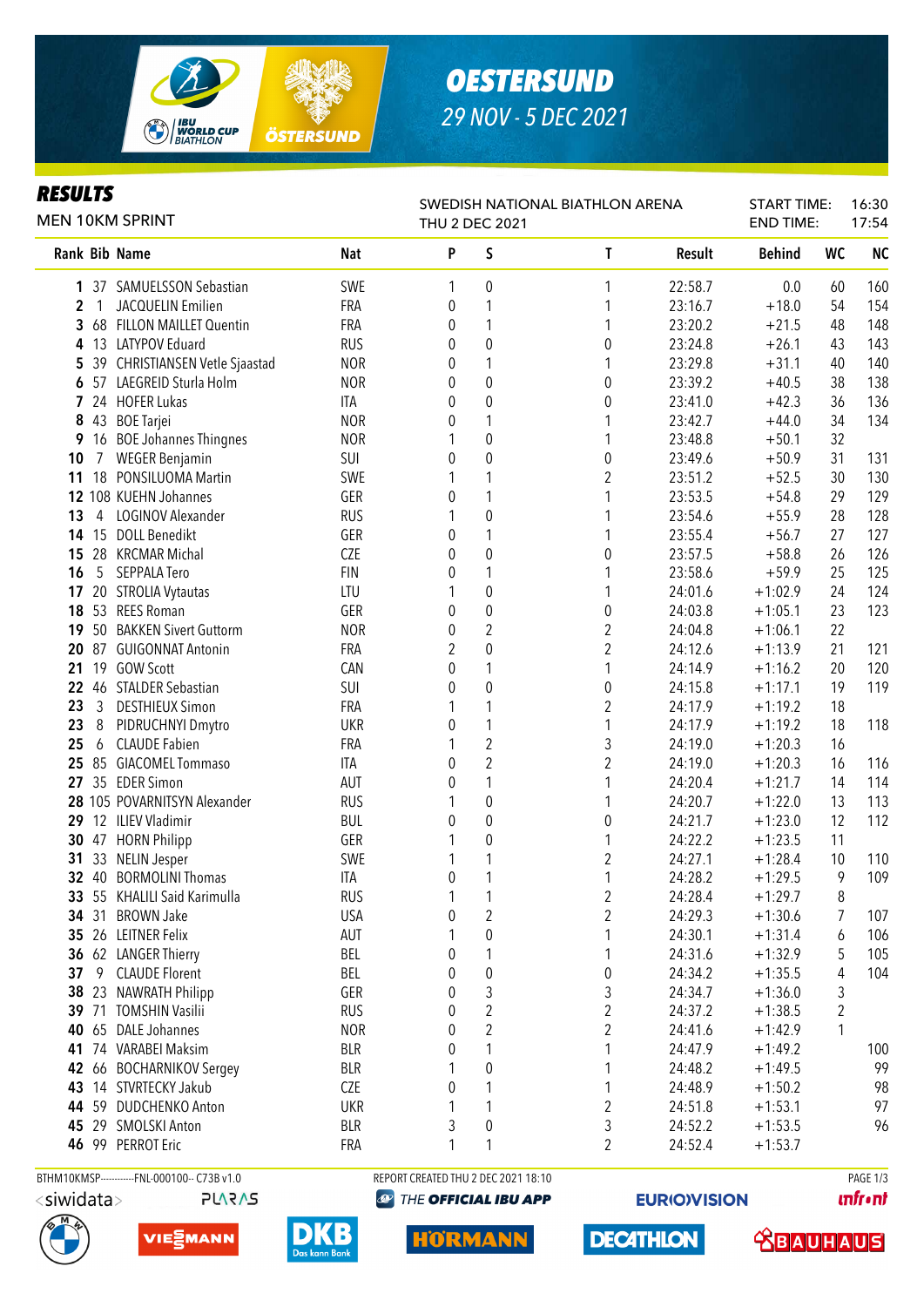

# *OESTERSUND 29 NOV - 5 DEC 2021*

#### *RESULTS*

| <b>MEN 10KM SPRINT</b> |   |                                              |                 | SWEDISH NATIONAL BIATHLON ARENA<br>THU 2 DEC 2021 |                                     |                         |         |               |           | 16:30<br>17:54 |  |
|------------------------|---|----------------------------------------------|-----------------|---------------------------------------------------|-------------------------------------|-------------------------|---------|---------------|-----------|----------------|--|
|                        |   | <b>Rank Bib Name</b>                         | <b>Nat</b>      | P                                                 | S                                   | T                       | Result  | <b>Behind</b> | <b>WC</b> | <b>NC</b>      |  |
|                        |   | 47 73 OZAKI Kosuke                           | <b>JPN</b>      | 1                                                 | 0                                   | 1                       | 24:54.6 | $+1:55.9$     |           | 94             |  |
| 48                     |   | 97 LESSER Erik                               | GER             | 2                                                 | 1                                   | 3                       | 24:55.8 | $+1:57.1$     |           |                |  |
| 49                     |   | 70 PLANKO Lovro                              | SLO             | 0                                                 | 1                                   | 1                       | 24:58.9 | $+2:00.2$     |           | 92             |  |
| 50                     |   | 32 LAZOUSKI Dzmitry                          | <b>BLR</b>      | 0                                                 | $\overline{2}$                      | 2                       | 24:59.0 | $+2:00.3$     |           |                |  |
| 50                     |   | 61 DOVZAN Miha                               | SLO             | 1                                                 | 1                                   | $\overline{c}$          | 24:59.0 | $+2:00.3$     |           | 91             |  |
|                        |   | 52 63 SCHOMMER Paul                          | <b>USA</b>      | 0                                                 | 1                                   | 1                       | 25:03.1 | $+2:04.4$     |           | 89             |  |
| 53                     |   | 45 BUTA George                               | <b>ROU</b>      | 0                                                 | $\pmb{0}$                           | $\mathbf 0$             | 25:05.1 | $+2:06.4$     |           | 88             |  |
|                        |   | 54 76 SHAMAEV Dmitrii                        | <b>ROU</b>      | 0                                                 | $\boldsymbol{0}$                    | $\mathbf 0$             | 25:05.5 | $+2:06.8$     |           | 87             |  |
|                        |   | 55 102 WINDISCH Dominik                      | ITA             | 0                                                 | 3                                   | 3                       | 25:06.0 | $+2:07.3$     |           |                |  |
|                        |   | 56 38 USOV Mihail                            | <b>MDA</b>      | 0                                                 | 1                                   | 1                       | 25:08.3 | $+2:09.6$     |           | 85             |  |
| 57                     |   | 88 CHENG Fangming                            | <b>CHN</b>      |                                                   | 1                                   | $\overline{2}$          | 25:08.6 | $+2:09.9$     |           | 84             |  |
| 58                     |   | 41 KOBONOKI Tsukasa                          | <b>JPN</b>      | 0                                                 | 1                                   | 1                       | 25:08.7 | $+2:10.0$     |           | 83             |  |
| 59                     |   | 89 DOHERTY Sean                              | <b>USA</b>      |                                                   | 1                                   | $\overline{\mathbf{c}}$ | 25:11.0 | $+2:12.3$     |           | 82             |  |
| 60                     |   | 21 FAK Jakov                                 | SLO             | 1                                                 | $\overline{2}$                      | 3                       | 25:13.0 | $+2:14.3$     |           | 81             |  |
|                        |   | 61 101 BANYS Linas                           | LTU             | 0                                                 | $\pmb{0}$                           | $\pmb{0}$               | 25:16.5 | $+2:17.8$     |           | 80             |  |
| 62                     |   | 84 YAN Xingyuan                              | <b>CHN</b>      | 0                                                 | $\mathbf 0$                         | $\boldsymbol{0}$        | 25:16.8 | $+2:18.1$     |           | 79             |  |
| 63                     |   | 67 HIIDENSALO Olli                           | <b>FIN</b>      | 0                                                 | $\overline{2}$                      | $\overline{2}$          | 25:16.9 | $+2:18.2$     |           | 78             |  |
|                        |   | 64 83 KAUKENAS Tomas                         | LTU             | 0                                                 | $\overline{2}$                      | $\overline{2}$          | 25:18.8 | $+2:20.1$     |           | 77             |  |
| 65                     |   | 80 GERDZHIKOV Dimitar                        | <b>BUL</b>      | 1                                                 | $\pmb{0}$                           | 1                       | 25:18.9 | $+2:20.2$     |           | 76             |  |
| 66                     |   | 10 GOW Christian                             | CAN             | 0                                                 | $\overline{2}$                      | $\overline{2}$          | 25:20.0 | $+2:21.3$     |           | 75             |  |
|                        |   | 67 115 BEAUVAIS Cesar                        | BEL             | 0                                                 | $\mathbf 0$                         | $\pmb{0}$               | 25:20.6 | $+2:21.9$     |           | 74             |  |
| 68                     |   | 95 VACLAVIK Adam                             | <b>CZE</b>      | $\overline{2}$                                    | 0                                   | 2                       | 25:22.3 | $+2:23.6$     |           | 73             |  |
| 69                     |   | 27 BURNOTTE Jules                            | CAN             | 2                                                 | 1                                   | 3                       | 25:23.2 | $+2:24.5$     |           | 72             |  |
| 70                     |   | 81 PATRIJUKS Aleksandrs                      | LAT             | 0                                                 |                                     | 1                       | 25:29.6 | $+2:30.9$     |           | 71             |  |
| 71                     |   | 51 TACHIZAKI Mikito                          | <b>JPN</b>      | 0                                                 | $\pmb{0}$                           | $\mathbf 0$             | 25:30.3 | $+2:31.6$     |           | 70             |  |
| 72                     |   | 56 RUNNALLS Adam                             | CAN             | 1                                                 | $\overline{\mathbf{c}}$             | 3                       | 25:30.4 | $+2:31.7$     |           |                |  |
| 73                     |   | 48 FEMLING Peppe                             | SWE             |                                                   | $\overline{2}$                      | 3                       | 25:30.9 | $+2:32.2$     |           |                |  |
| 74                     |   | 25 SEROKHVOSTOV Daniil                       | <b>RUS</b>      | 3                                                 | 1                                   | 4                       | 25:32.3 | $+2:33.6$     |           |                |  |
| 75                     |   | 60 KARLIK Mikulas                            | CZE             | $\overline{2}$                                    | $\overline{2}$                      | 4                       | 25:32.8 | $+2:34.1$     |           |                |  |
| 76                     |   | 44 PRYMA Artem                               | <b>UKR</b>      | 0                                                 | 1                                   | 1                       | 25:35.8 | $+2:37.1$     |           | 65             |  |
| 77                     |   | 36 MUKHIN Alexandr                           | KAZ             | 1                                                 | 1                                   | 2                       | 25:36.8 | $+2:38.1$     |           | 64             |  |
| 78                     |   | 90 BRANDT Oskar                              | SWE             | 1                                                 | 3                                   | 4                       | 25:41.7 | $+2:43.0$     |           |                |  |
|                        |   | 79 11 ZAHKNA Rene                            | EST             | 0                                                 | $\mathbf{1}$                        | 1                       | 25:42.4 | $+2:43.7$     |           | 62             |  |
|                        |   | 80 78 LAITINEN Heikki                        | <b>FIN</b>      | 0                                                 |                                     | 1                       | 25:44.5 | $+2:45.8$     |           | 61             |  |
|                        |   | 81 107 OBERHAUSER Magnus                     | AUT             |                                                   | 1                                   | 2                       | 25:44.7 | $+2:46.0$     |           | 59             |  |
|                        |   | 82 92 SKLENARIK Tomas                        | <b>SVK</b>      |                                                   | $\pmb{0}$                           | 1                       | 25:49.3 | $+2:50.6$     |           | 57             |  |
|                        |   | 83 117 HORNIG Vitezslav                      | CZE             | 0                                                 | $\overline{c}$                      | $\overline{\mathbf{c}}$ | 25:50.8 | $+2:52.1$     |           |                |  |
|                        |   | 84 82 HARTWEG Niklas                         | SUI             |                                                   | 3                                   | 4                       | 25:51.6 | $+2:52.9$     |           | 53             |  |
|                        |   | 85 30 LAPSHIN Timofei                        | KOR             |                                                   | $\overline{\mathbf{c}}$             | 3                       | 25:53.4 | $+2:54.7$     |           | 51             |  |
|                        |   | 86 69 DOMBROVSKI Karol                       | LTU             |                                                   | $\overline{c}$                      | 3                       | 25:53.6 | $+2:54.9$     |           |                |  |
| 87                     | 2 | <b>BAUER Klemen</b>                          | SL <sub>0</sub> | 2                                                 | 1                                   | 3                       | 25:54.8 | $+2:56.1$     |           |                |  |
|                        |   | 88 72 SZCZUREK Lukasz                        | POL             | 0                                                 | $\pmb{0}$                           | $\pmb{0}$               | 25:55.0 | $+2:56.3$     |           | 45             |  |
|                        |   | 89 106 LABASTAU Mikita                       | <b>BLR</b>      | 0                                                 | 2                                   | 2                       | 25:59.0 | $+3:00.3$     |           |                |  |
|                        |   | 90 58 ERMITS Kalev                           | <b>EST</b>      | 2                                                 | 1                                   | 3                       | 26:00.3 | $+3:01.6$     |           | 41             |  |
|                        |   | 91 42 SIMA Michal                            | <b>SVK</b>      |                                                   | 2                                   | 3                       | 26:03.6 | $+3:04.9$     |           | 39             |  |
|                        |   | 92 22 WRIGHT Campbell                        | <b>NZL</b>      | 0                                                 | 3                                   | 3                       | 26:05.8 | $+3:07.1$     |           | 37             |  |
|                        |   |                                              |                 |                                                   |                                     |                         |         |               |           |                |  |
|                        |   | BTHM10KMSP------------FNL-000100-- C73B v1.0 |                 |                                                   | REPORT CREATED THU 2 DEC 2021 18:10 |                         |         |               |           | PAGE 2/3       |  |

<siwidata>

**PLARAS** 







**@ THE OFFICIAL IBU APP** 

**HORMANN** 

**EURIO)VISION** 

**DECATHLON** 

**unfront** 

**SBAUHAUS**